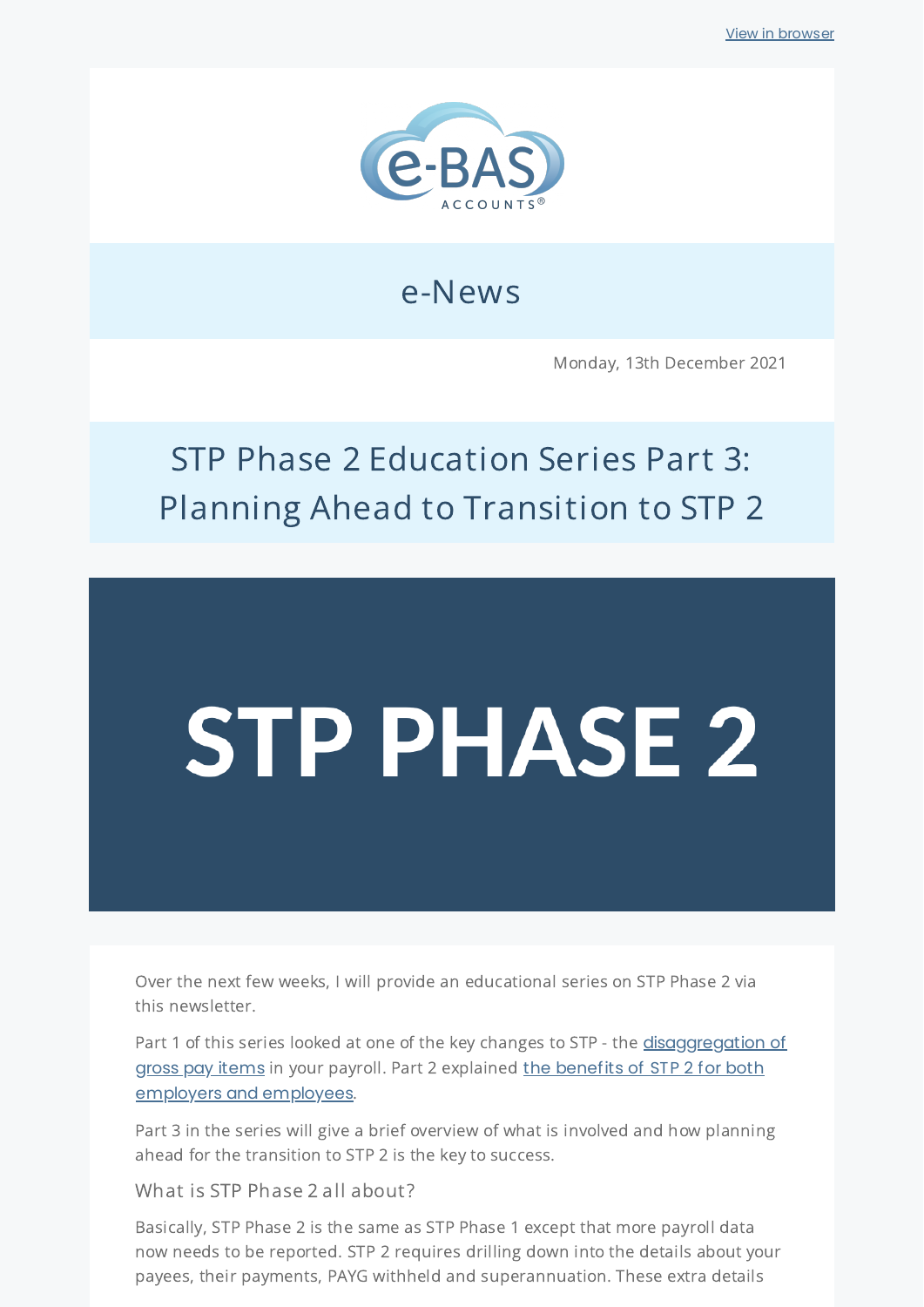will be shared with the ATO and Services Australia, providing them with greater visibility about your payees and you, as an employer. We will now look at how payroll will be disseminated for the purposes of STP 2.

What extra data needs to be reported?

The types of new data to be reported by STP 2 can be broken down into 3 areas:

- 1. Who are your payees?
- 2. What types of payments do they receive?
- 3. PAYG withholding how is this calculated?

The below table provides a summary of the extra data now required in each of these areas. There are links to the relevant ATO resource page for each item listed.

| <b>STP Phase 2 Reporting</b>       |                                       |                                    |
|------------------------------------|---------------------------------------|------------------------------------|
| <b>About your</b><br><b>Payees</b> | <b>About their</b><br><b>Payments</b> | <b>About PAYG WH</b>               |
| <b>Commencement</b><br>Date        | <b>Income Stream</b><br><u>Type</u>   | <b>Tax Scale Category</b>          |
| <b>Cessation Date</b>              | <b>Payment Category</b>               | <b>Tax Treatment Code</b>          |
| <b>Cessation Reason</b>            | Payment<br>Classification             | <b>Annual Tax Offset</b><br>Amount |
| <u>TFN or ABN (or</u><br>both)     | <b>Deductions</b>                     | <b>Medicare Levy</b>               |
| <b>Employment Basis</b>            | <b>Child Support</b>                  |                                    |
| <b>Payroll ID</b>                  | <b>Allowances</b>                     |                                    |
| <b>Country Codes</b>               | Termination<br>Payments               |                                    |
| <b>Income Stream</b>               | Superannuation                        |                                    |

### Planning Ahead

As you can see, there is a lot to review and read! It can be overwhelming and confusing, to say the least! The main thing to remember is that your payroll provider will do most of the heavy lifting in terms of creating the infrastructure needed to facilitate STP 2. Your job is to understand the terminology and how the new reporting requirements apply to your payroll setup and your employees/payees. This may take some time, and thankfully, time is on your side,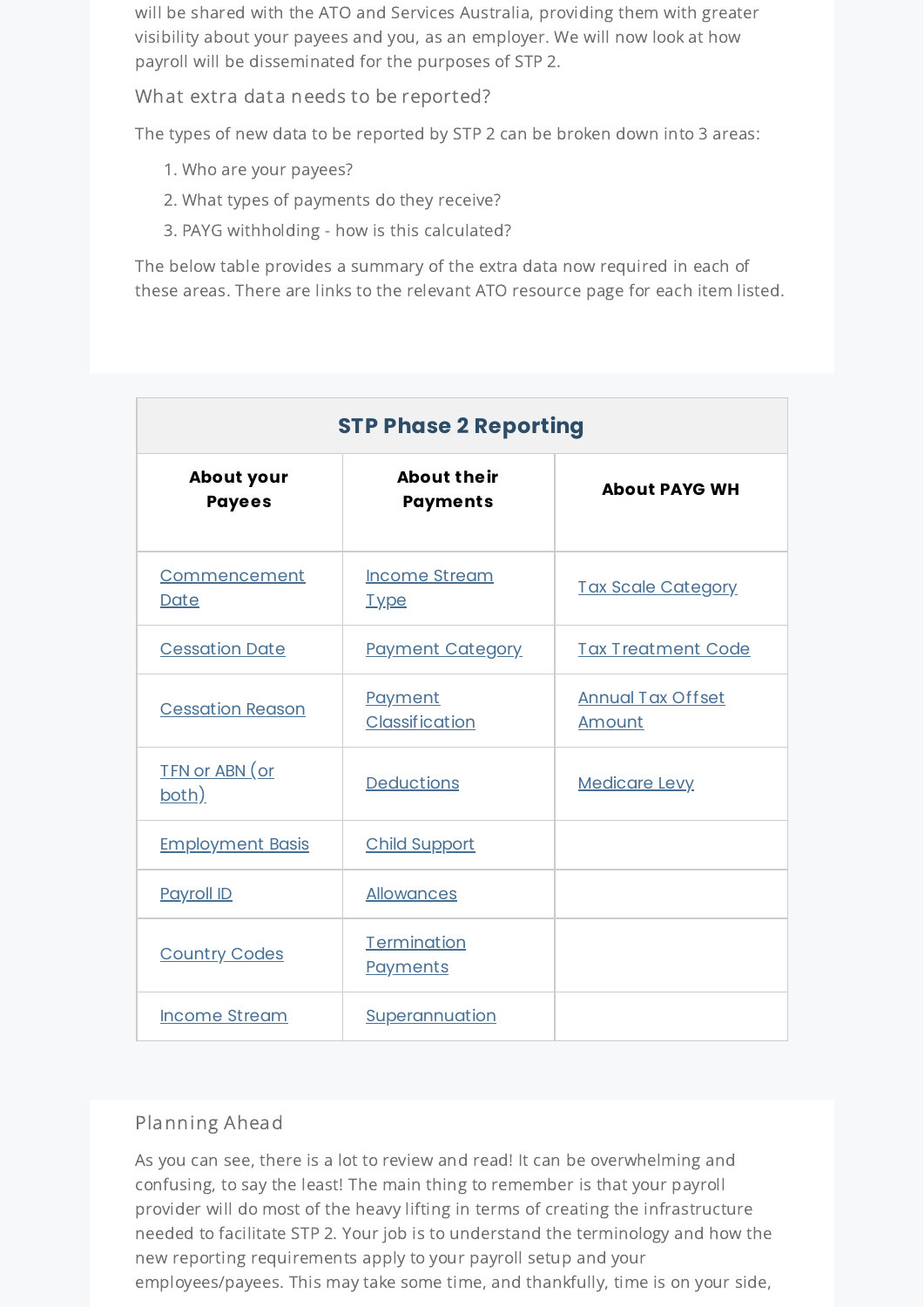given the ATO has provided a blanket deferral until 1st March 2022. Also, several payroll providers have attained a much longer deferral which covers their customers - check with your provider if this affects you.

The best thing you can do is to start reviewing your payroll setup as it sits now. Check employee details both personal and payroll-related. I have created a spreadsheet you can use to review your current [employees/payees](https://www.e-bas.com.au/download/employee-review-worksheet-for-stp-phase-2/) which you can download and use as needed. This spreadsheet will collate most of the information you will need in order to transition to STP 2. Start the process by completing the spreadsheet and then, when you are ready to transition, you will have most of the required information at your fingertips.

Next, sit down with your employees/payees and explain what will happen once STP 2 begins. Tell them about how their information will be shared with the ATO and Services Australia. Explain that their payslips and income statements will look different and why. You may need to ask payees for more personal information during the setup of STP 2 - try to get ahead of the game and find out what sorts of data you don't have and work with your payees to obtain it.

Keep an eye on your payroll provider's pathway to STP 2. Your provider will advise you when you can transition and how it is to be done within the software itself. This may not happen for some months, but you can still prepare as per my above tips!

Lastly, think about when you would like to transition to STP 2. Yes, there are time constraints as per the ATO but they do say you can move over at any time during the year (provided you are covered by a deferral). However, you may like to put a plan in place and decide on a cutover date. That way, you can work towards the move to STP 2 in a timely manner and in a fashion that works for you and your business.

Lastly, to help you with your STP 2 plan and research, here is a link to the ATO [guidelines](https://www.e-bas.com.au/download/ato-guidelines-for-stp-phase-2/). Download it and pop it away for use when you return from the festive season! Don't panic now - there's plenty of time and there will be a lot of help available to you when the time comes to tackle STP Phase 2!

## Latest Articles



#### **New [Work-Mindset](https://www.e-bas.com.au/new-work-mindset/)**

Over the last few weeks, I have completely turned my beliefs about work, upside down and inside out.



## **[Stapled](https://www.e-bas.com.au/stapled-super-funds/) Super Funds**

From 1st November 2021, when a new employee starts working for you, you must pay their super into their "Stapled Super Fund" if he/she does not provide you with a choice of fund.



## **[Director](https://www.e-bas.com.au/director-id/) ID**

Are you a director? You need to read this! Director ID is coming in November 2021.



#### **Travel [Diaries](https://www.e-bas.com.au/travel-diaries/)**

Now that travel is back on the agenda, here is a refresher for business